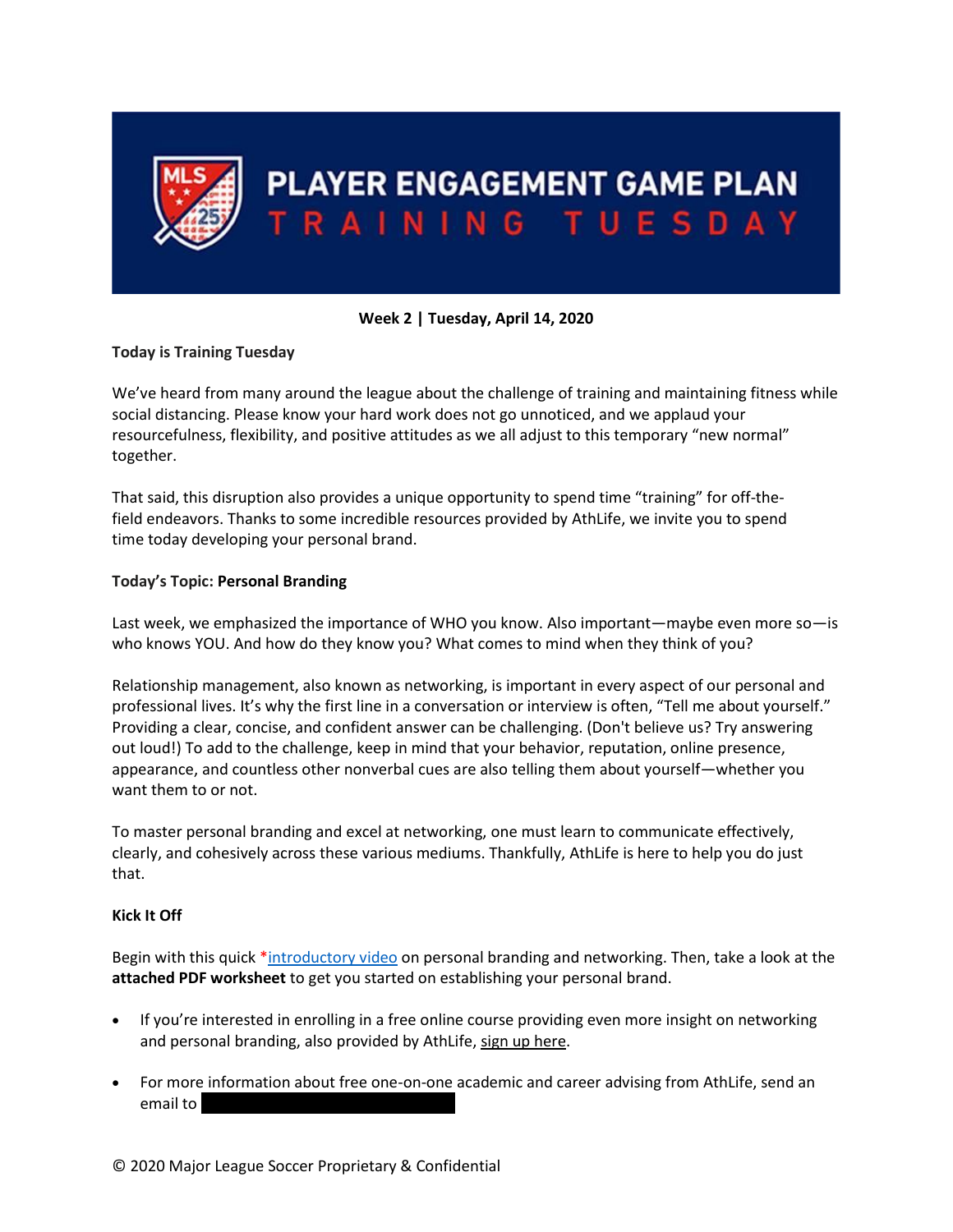• Going forward, as we provide you with career development resources, let us know if there's a specific topic you'd like us to cover. Email PlayerEngagement Muslim with your ideas.

### **Extra Time**

Keep an eye on the **[MLS WORKS](https://www.instagram.com/mlsworks/?hl=en) Instagram** as they post various educational resources for parents and kids to do at home. Activities will range from coloring sheets, simple math exercises, and clips of players reading their favorite stories. If you have a young child at home, share their favorite story or complete coloring a page together. Snap a photo or video and tag @mlsworks to show our communities how #MLSUnites.

Take care out there.

All the best, MLS Player Engagement

###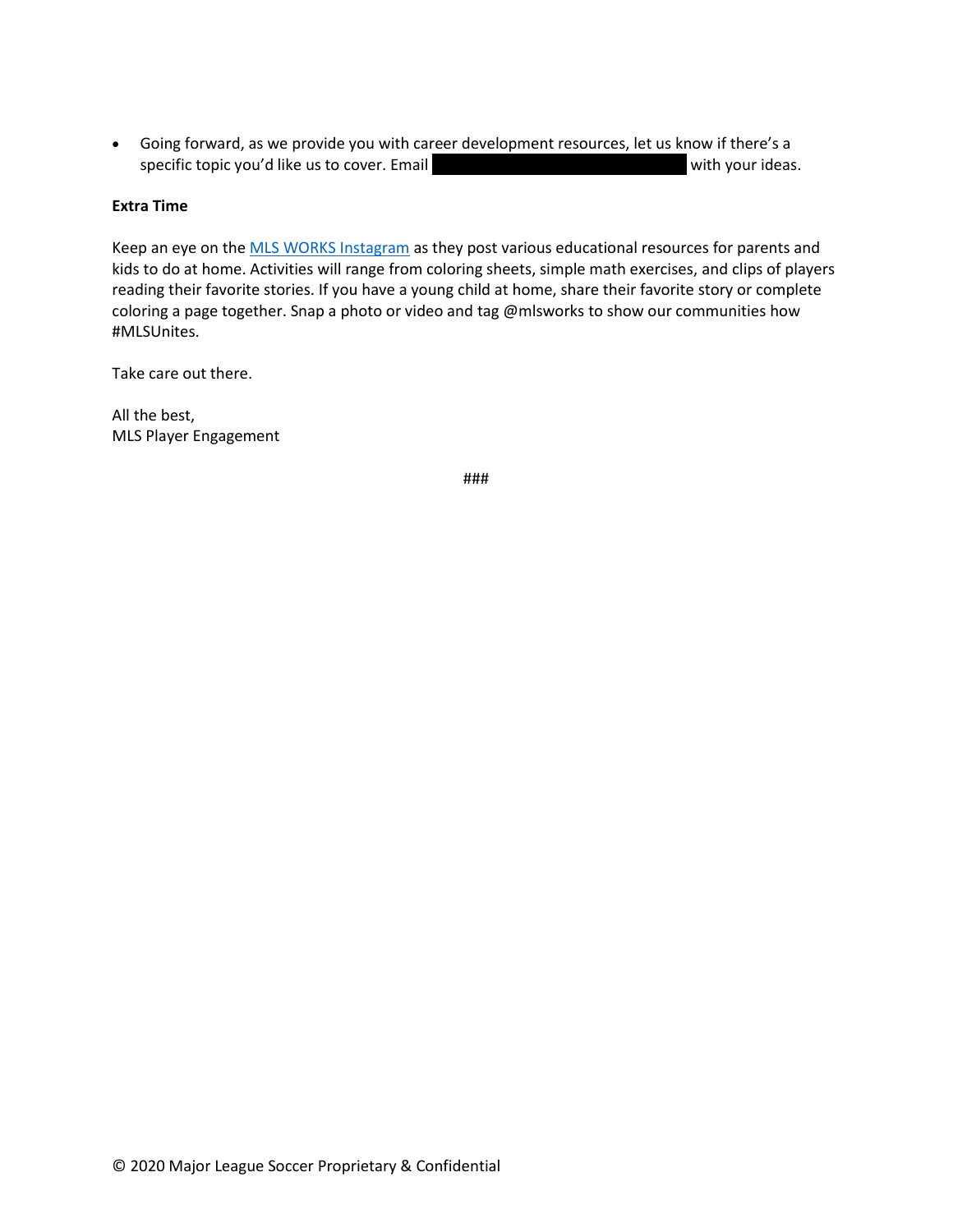

# **Week 1 | Tuesday, April 7, 2020**

## **Today is Training Tuesday**

As a professional athlete, you train daily to achieve your goals on the pitch. On Tuesdays, we invite you to leverage league resources such as AthLife to train for non-playing careers *off* the pitch. We will provide you with career development resources on resume building, networking, social media, etc.

If there's a specific topic you'd like us to cover, respond to this email and let us know!

### **Today's Topic: Getting LinkedIn**

In nearly any industry, there are two things that matter most when looking for a new opportunity: WHAT you know and WHO you know.

Great news! As a professional athlete, you know *way* more than you think you do, and you know way more *people* than you think you do. You can use this to your advantage when seeking new opportunities, now and beyond your playing career. And MLS Player Engagement is here to help you do it.

[LinkedIn,](http://www.linkedin.com/) the social network for professionals, is arguably the best place to show off what you know and who you know. (Bonus: You can also learn more and meet more people on LinkedIn.) If you don't yet have a LinkedIn profile, now is a great time to create one! If you already have a profile, take a moment to revisit, edit, and improve it.

A great way to establish yourself as a professional off the field is building a LinkedIn profile that shows off the truth: that you're the best in the game.

#### **Kick It Off**

Watch this quic[k introductory video](https://www.youtube.com/watch?v=Um4cvxcEhvA&feature=youtu.be) and take a look at the attached PDF guide to get you started on LinkedIn. There, you'll find several helpful tips and tricks to maximize your presence on LinkedIn, provided by AthLife, our career and academic advising team.

## **Extra Time**